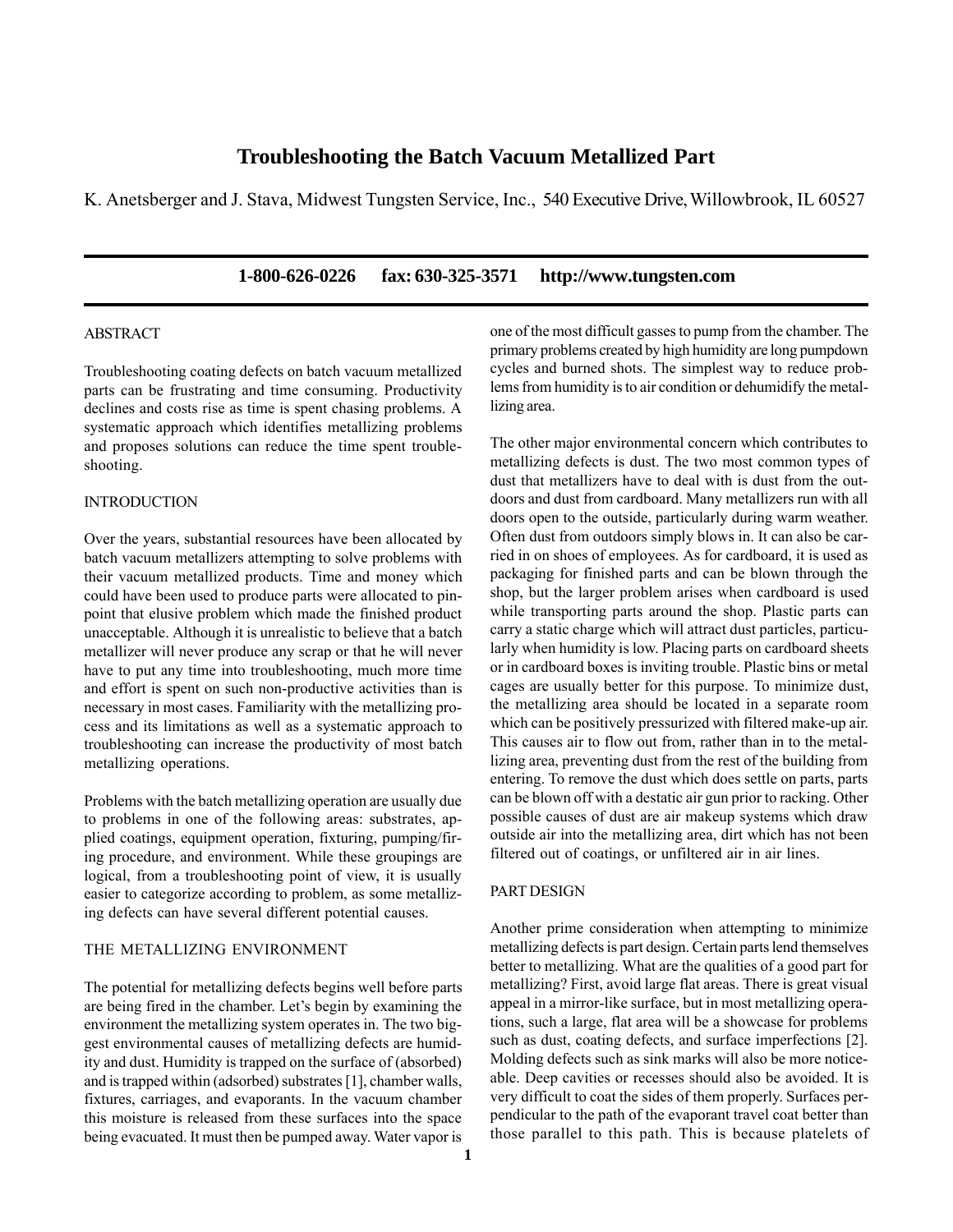vapor lay flat on a perpendicular surface, but stand on edge on a parallel surface. As a cavity becomes deeper in relation to its width, the aluminum that gets down deepest into the cavity is traveling in a parallel direction to the side walls of the cavity. The result is a poor dusty gray coating on the side walls deep in the cavity. The solution to this problem is to avoid recesses that are deeper than they are wide, and add more filaments to increase the chances of a more perpendicular deposition path [3]. Where possible, a second surface coating of the opposite side of a deep well coats much better.

#### GATHERING INFORMATION

Now that we've discussed how to avoid problems before metallizing, let's discuss what to do about metallizing problems that occur during metallizing. The most important rule in troubleshooting the batch vacuum metallized part is troubleshoot while parts are still on the carriage. This cannot be stressed strongly enough. Some of the most valuable information about the cause of a metallizing defect is tied to its location in the chamber. Far too often, some poor soul sits in a room with a lone part trying to figure out what's gone wrong in his metallizing department. This is futile. Train shop personnel to leave bad parts on the carriage, or to note their specific location before removing them. If you remember nothing else from this paper, remember this. The second rule of troubleshooting is to have histories available. Keep records on pumpdown times, cleaning schedules, oil changes, number of rejected parts, weather, substrate lot, or any variable you can think of which affects your metallizing operation. The reason for this is simple. When you start making bad parts, you need to know what you are doing differently than you were doing before. The more information you have about your operation, the easier it will be to pinpoint potential causes. Realize that this information comes at a cost. It takes time and effort and therefore money to collect this information. But gathering information on a regular basis soon becomes habit and is almost always cheaper than trying to make up for the lack of it. Third, be systematic in your approach to troubleshooting. Follow a set of guidelines such as the ones which will be shown in this paper. This keeps you from overlooking a possible solution and gives you and others working with you a frame of reference. When a possibility is eliminated, everyone can be confident that it has been thoroughly considered and everyone can move forward together. Time and efforts will not be lost chasing down blind alleys and dead ends, or in disagreement over what the next step should be. As many people as possible should be trained in this process. It is better for an operator to solve a problem than for him to have to call his supervisor over and have the two of them working on it together.

### BURNED PARTS

The first problem we will deal with is the problem of burned parts. This is probably the single biggest cause of rejected parts for the batch vacuum metallizer. Burned parts have a straw, blue, or black tint to them instead of the usual bright silver. The dark shot is caused by an interaction between the evaporant and a contaminant. In the batch vacuum metallizer, such contaminants come from leaks, volatiles in plastic parts or coatings, or lubricants [4]. Troubleshooting the burned part will show the importance of leaving reject parts on the carriage to troubleshoot.

If the burned parts are always located near the front of the chamber, the problem is a leak or source of outgassing near the front of the chamber. Check for a dirty, over-greased, or cut door seal. A dirty seal may be preventing proper seating of the door gasket. An over-greased gasket will attract dirt and excess grease may be a source of outgassing. Use only vacuum grease. A cut in the door gasket may be allowing air to enter the chamber. Correct any of these conditions. If the discoloration persists, check the porthole for leaks. Some chambers have gas feedthroughs or emergency vacuum breaks in or around the door, check these next.

If the burned parts are near the rear of the chamber, the cause is usually found within the pumping system. Check for significant amounts of oil at the back of the chamber. If found, wipe clean. Check periodically for return of oil. If oil returns, check valves for correct operation. Also check valve seals for dirt which may have been drawn in and is preventing valves from completely closing. Make certain oil is not fouled with water. This will reduce its effectiveness. Check to see if pumpdown times have risen. Check that diffusion pump is operating at recommended temperature. Lower than normal temperature may indicate a burned out heater or improper coolant flow. Higher than normal temperature may indicate inadequate coolant flow or blocked coolant line. Also check planetary drive feedthrough for leaks.

If discoloration is on all surfaces of all parts, check vacuum pressure to be sure it is in the proper range. If discoloration is dark black, has the chamber or carriage recently been stripped with caustic? A failure to properly rinse and dry after caustic cleaning often results in a chamber full of black parts. If discoloration is randomly distributed about the chamber, check these possibilities. The chamber and fixtures may need to be stripped clean. Vacuum levels may be higher than is normal (lower pressure). This can draw volatiles from chambers walls, carriages, and parts which may not outgas at higher pressures. These volatiles react with the depositing aluminum and cause it to discolor. Has the basecoat been properly cured? Undercured basecoats are often a cause of discoloration. Oven temperatures and bake times should be closely monitored. Also check that coating has not been applied more heavily than is usual. If so, it may have failed to cure adequately. If the burned part seems to consistently occur in one area of the chamber, check the filaments near that area. Are they properly connected? Do they burn brighter or more dimly than others in the chamber? Many burned parts are the result of poor current distribution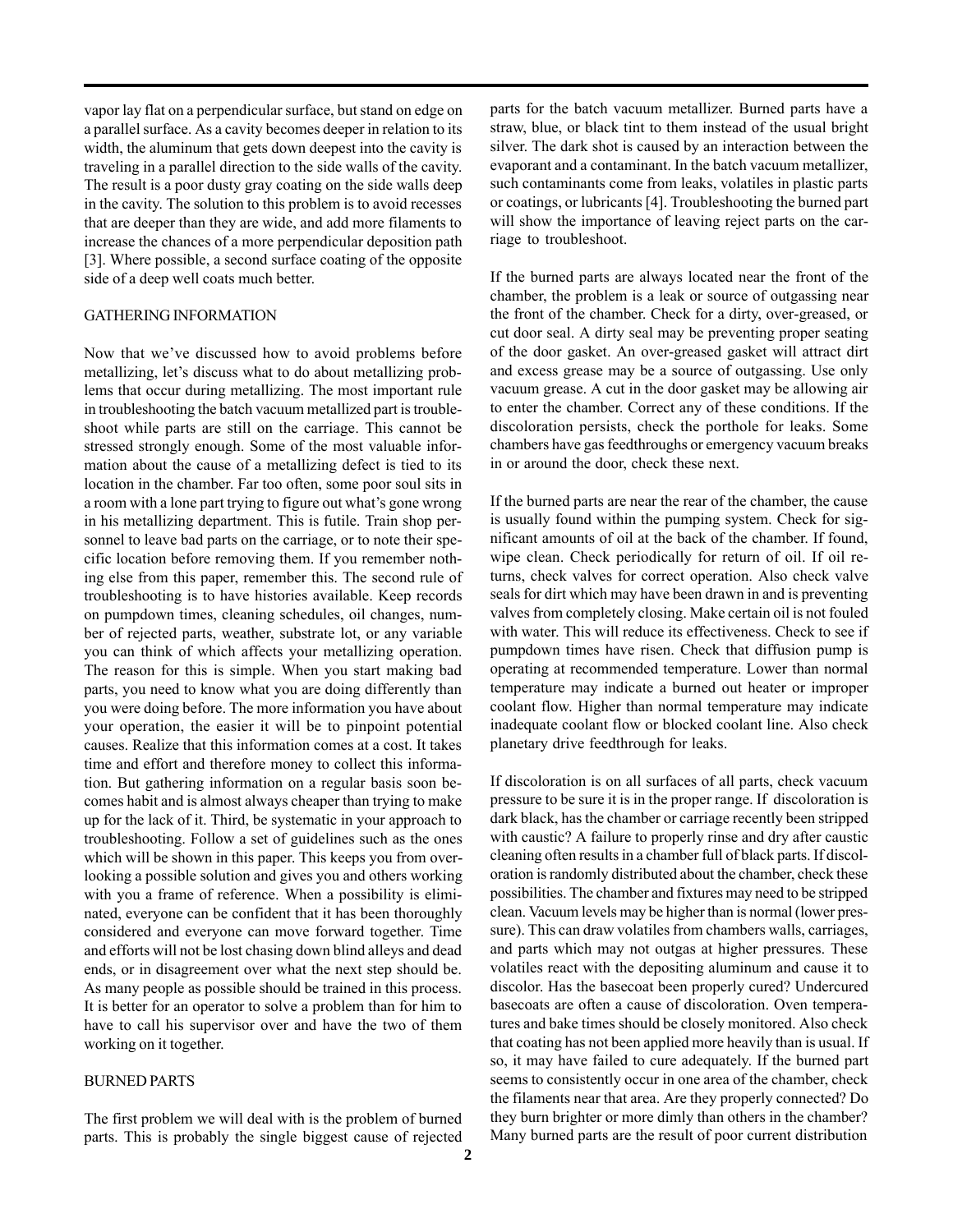throughout the chamber. Filaments should light as evenly as possible across the carriage. Here is the reason. If some filaments burn more brightly than others, it will be difficult or impossible to determine the proper firing point which should be used. If one uses the brightest filaments as a determiner, then filaments which are not getting as hot will not fire off all of their evaporant, or might drip evaporant off the filament onto parts. Chances are that the coating will be inadequate and the filaments which are lighting improperly will have a diminished life. If the decision is made to use the dimmer filaments as a guideline, by the time they have gotten hot enough, long enough for them to evaporate their charge, the hotter filaments will have already fired and will have been pouring excess heat into the chamber, probably resulting in burned parts. As you can see, even lighting of filaments is a prerequisite for good coatings. Also, if a filament burns out during a firing cycle, it will sometimes cause a dark area. If the burn always appears on the same area of the part, check the fixturing. Does the burned area pass close to the filaments at any point during the rotation? As a rule, parts should never pass closer than six inches from the filaments.

## POOR ADHESION

The next most common problem in batch vacuum metallizing is poor adhesion. Poor adhesion can be divided into three areas and it is important to know which phenomenon you are dealing with. Adhesion loss can be between basecoat and substrate, aluminum and basecoat and topcoat and aluminum [5]. Each has different causes.

Loss of adhesion between basecoat and substrate is usually due to a problem with the substrate. Check these things. Does the material have an internal lubricant? Was a mold release of any kind used during molding? Often adhesion problems caused by a mold release will show up in the same isolated area again and again. Is the plastic filled with fillers or reinforcing materials? Was reground or recycled material used? If not, check that no surface contamination has occurred. Is there any possibility that the surface of the part has become contaminated? Wash several parts to verify. Use the strongest solvent available that will not damage the substrate. Metallize again and check results.

Loss of adhesion between aluminum and basecoat is sometimes also called delamination. This is the most common of the three types of adhesion problems. As above, the cause could be with the substrate. The same tests apply here too. The coating may be contaminated. Try a different batch of coating. Sometimes mold release will wash off parts and build up in a flow coating system. Try applying the coating by spraying it. The basecoat may be undercured. If so, adjust baking parameters or check for proper film thickness. Sometimes the metallizing process itself is the cause. Was this part double fired to salvage it from a previous rejection? This will sometimes be problematic. If so, consider the part scrap. Dirty racks and fixtures can sometimes leach out contaminants to parts under vacuum. The contaminant film will deposit on the parts and prevent proper adhesion. A more subtle problem can arise from the prevaporization of aluminum. If preheat stage is too hot or too long, a thin film of aluminum can deposit prior to the regular evaporation. This thin film will ruin the adhesion of the heavier layer which is then deposited over it. Give consideration to how the part was handled prior to metallizing. Are all personnel wearing clean cotton gloves when handling parts? Oils from the hands can prevent proper adhesion. Also check for backstreaming in the metallizer. This is especially likely if the problem occurs in one chamber and not in another. Check pumps for proper oil levels, for correct operation of the valves, water in pump oil, and proper pump operating temperature [6].

Finally, we have the adhesion of the topcoat to the metallized layer. This can be a result of an undercured topcoat, an improper coating for the job, overexposure to atmosphere prior to topcoating or subsequent finishing. Most people can troubleshoot the coating problems quickly using techniques discussed earlier in relation to basecoats. It is usually more difficult to trace defects which are a result of atmospheric exposure. Parts which are not immediately topcoated can be exposed to oil vapor, humidity, or dust. The farther that uncoated parts travel through the plant, or the longer they remain uncoated, the greater the chances of this problem. To prevent problems of this type, utilize the shortest route and the shortest exposure time for metallized parts to be topcoated. To troubleshoot this problem, trace the route the parts travel looking for potential sources of contamination. Remember that some contaminants, such as silicone sprays can travel throughout a plant.

## IRIDESCENCE

The next problem encountered by batch metallizers is iridescence. A similar phenomenon, known as Newton fringe, is often confused with iridescence. The distinction is an important one. Newton fringe is composed of colors such as pink, green, and purple. It is sometimes said that Newton fringe has the same colors as are seen in the Aurora Borealis. Newton fringe has only two causes. First, the topcoat could be too thin. Correct this by reducing the coating less to raise the viscosity, or by applying the topcoat more heavily (for spray operations). The second cause could be too thin of an aluminum shot. This is corrected by depositing more aluminum or altering fixturing for better coverage [7].

True iridescence contains the colors of the rainbow. Iridescence is usually the result of a physical shift of the 3 layers (basecoat, metallizing, topcoat) in relation to one another. This shift results in a prism-type effect and thus the colors. What can cause coating layers to shift? Very often the answer is improper thickness or improper curing of one of the coating layers. Let's deal with the basecoat first. Check to see that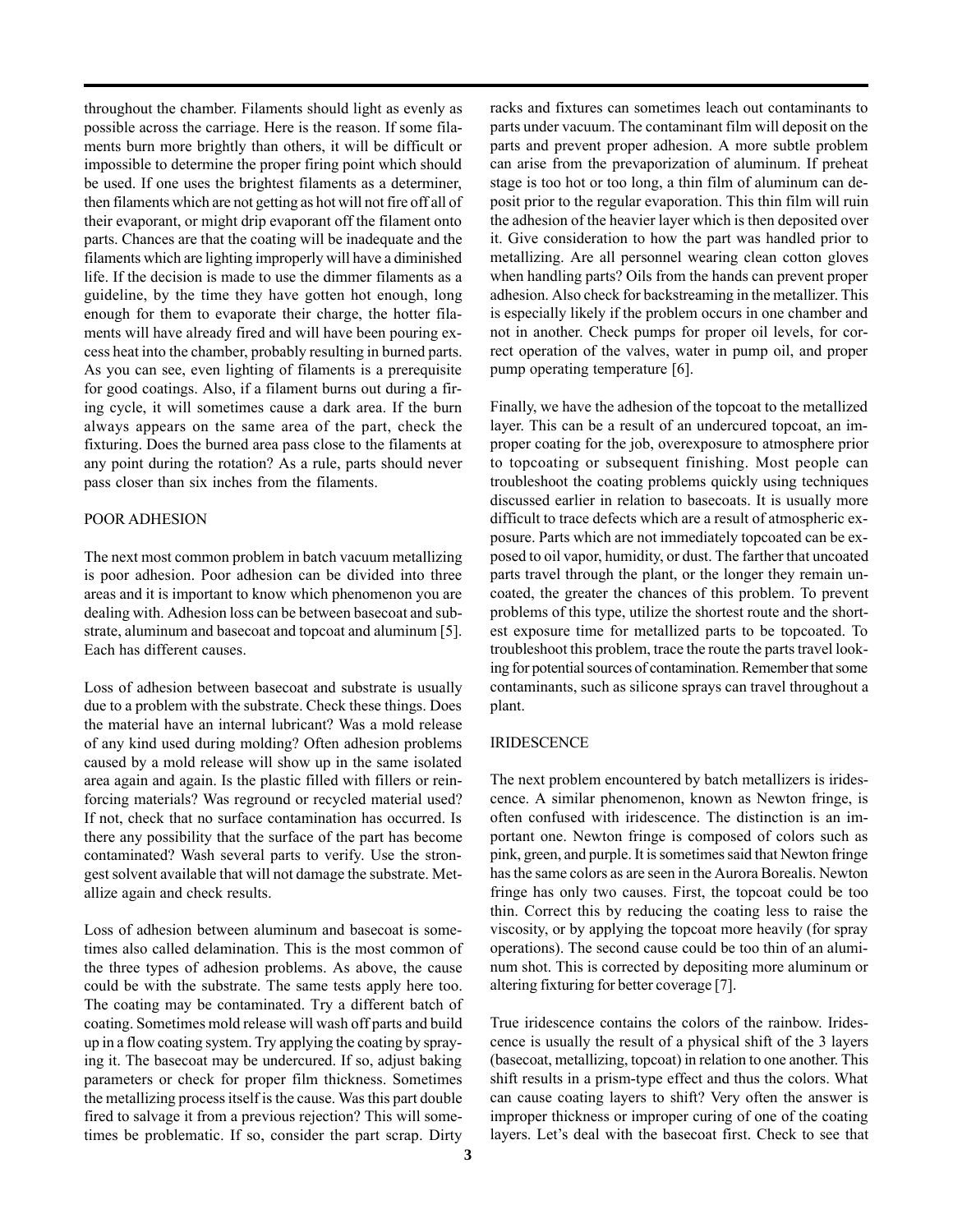basecoat is properly cured. If it is not, raise bake time or temperature as required. Check for temperature variation and inadequate airflow in ovens. The basecoat film thickness may be excessive or inadequate. Measure basecoat thickness if possible, and check with coating supplier for recommended thickness. If your basecoat was cured at a low temperature and your topcoat at a high temperature, you may get iridescence. This results from the basecoat moving as it finishes curing during the topcoat bakeout. If your basecoat is thin and your topcoat is thick, the underlying coatings will move as the topcoat cures. This can also happen if your basecoat is normal but the topcoat is excessive. The important lesson here is watch your film thickness. Also, if the part is not allowed adequate air dry time before baking, the coating may shrink rapidly as it dries and again cause iridescence. Also watch baking temperatures in regard to the substrate. High baking temperatures can distort plastic substrates and cause iridescence or even severe part warping. Some lesser causes of iridescence are backstreaming of pump oil and water absorbtion by parts. Nylon absorbs a high amount of water. Check with your resin supplier if you are unsure about the water affinity of your substrate material. Backstreaming very small amount of oil will cause iridescence. Look for the problem to be most severe toward the rear of the chamber. Large amounts of oil backstreaming will cause a dark shot or poor adhesion.

### SHADOWING

Shadowing is a problem which results from not all surfaces being metallized in an even manner. Causes include improper fixturing of parts, poor filament positioning, firing time/carriage rotation mismatches, or poor part design for metallizing. All surfaces to be metallized need to be in a direct line of sight with one or more filaments during the firing cycle in order to achieve proper coverage. Problems occur when something obstructs that direct line of sight or when a part is not designed or positioned properly to achieve the proper exposure. Be aware that standoff posts can have a shadowing effect if they are too large or are too close together. The carriage needs to complete a minimum of one complete rotation during the actual firing of the filaments. Several rotations are best. Parts that have recesses which are deeper than they are wide will be metallized with difficulty. Fixture oblong cavities for maximum exposure time. Sometimes the only way to address this issue is to fire longer, add more filaments, or increase evaporant charge.

### SPATTERS

Spatters of aluminum sometimes show up on parts. There are two primary causes of this. The first is spitting. When firing, aluminum will pop or spit off the filament and land on parts, usually causing a small burn mark and perhaps sticking on to the part, or perhaps bouncing off. Spitting usually occurs in direct fire operations or when preheat is too short or temperature is increased too rapidly. The cause of the actual spitting is oxygen trapped in the aluminum expanding rapidly, like water in hot grease, or it is because the aluminum itself becomes vapor so rapidly that it projects some molten aluminum. By incorporating an appropriately timed preheat the spitting can largely be eliminated. The second cause of aluminum drops on parts is molten aluminum dripping off of filaments. If preheats are too long or too hot, molten aluminum will run down a filament and collect on the last turn. If enough collects, it will drip off. The jarring action of the carriage planetary drive can worsen this problem. A drip trough placed six inches or so below the filament can help to reduce this problem. Be cautious. The closer the drip trough is to the filaments, the more it will shadow the evaporant from the parts. Sometimes molten metal will bounce out of the trough and land on parts anyway. It is important to keep the trough clean to prevent outgassing from the buildup. The best way to combat the spatter problem is to eliminate it by adjusting preheat and firing cycles.

### OTHER DEFECTS

There are, of course, other causes of metallizing defects. Many of them have to do with the coatings applied. Although coating problems are not the primary focus of this paper, here are some of the more common coating problems and some proposed solutions. Blistering of finishes can be caused by trapped organics in either substrate or coatings. Make certain parts are clean and dry before coating and that coatings are completely cured. Moisture in coatings can cause blushing of the coatings. Common sources of moisture are water in air lines, high absolute humidity in atmosphere, water in solvent-based coatings, or water in reducing agents. Fisheyes are coating defects that look like little eyes or rings. They can be caused by surface contaminants, particularly silicones. Keep all silicones away from the painting and metallizing areas. Crazing of the finish is usually caused by coating soaking in to low density areas of a part or from coatings which have very strong solvents in them. If a coating is excessively thick or insufficiently atomized when sprayed, this can cause crazing as well. These same factors can sometimes cause a similar phenomenon which looks like cobwebs. A dull finish can be caused by inadequate basecoating, by harsh solvents, or by low density areas of the substrate. Many problems such as orange peel, runs, wrinkles, or bubbles in the finish are caused by improper use of thinners and solvents, or by improper application of coatings [8]. It is best to contact your coating supplier for these types of problems.

#### **CONCLUSION**

No metallizing operation can hope to completely avoid metallizing defects. A systematic approach to troubleshooting combined with good historical data on the metallizing operation can significantly reduce the cost and aggravation such defects will cause.